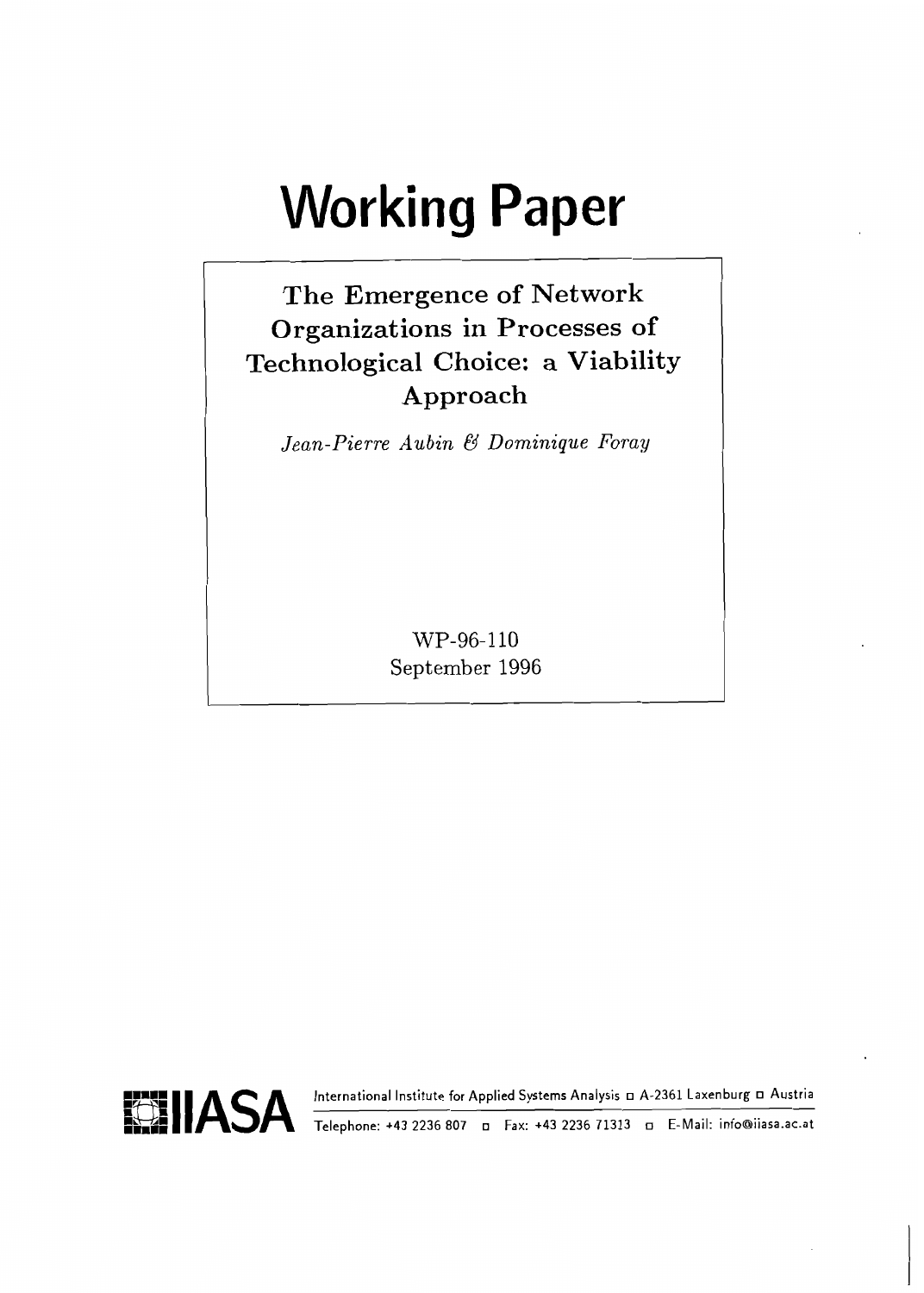# **The Emergence of Network Organizations in Processes of Technological Choice: a Viability Approach**

*Jean-Pierre Aubin* & *Dominique Foray* 

WP-96-110 September 1996

**Working** Papers are interim reports on work of the International Institute for Applied Systems Analysis and have received only limited review. Views or opinions expressed herein do not necessarily represent those of the Institute, its National Member Organizations, or other organizations supporting the work.



**VLLASA International Institute for Applied Systems Analysis D A-2361 Laxenburg D Austria** 

**kde Telephone: +43 2236 807 E** Fax: +43 2236 71313 E-Mail: info@iiasa.ac.at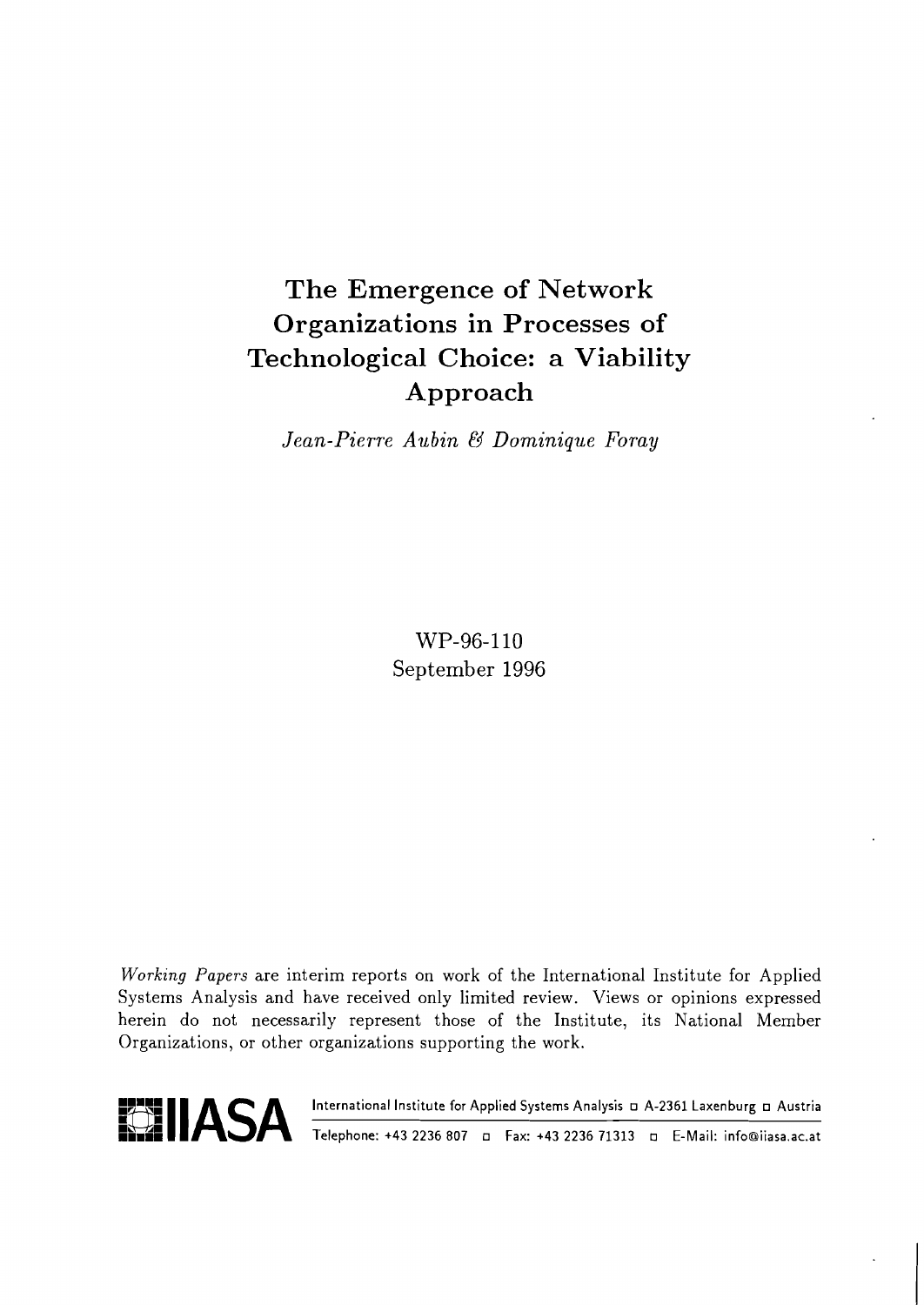## **The Emergence of Network Organizations in**  Processes of Technological Choice: a **Viability Approach**

**Jean-Pierre Aubin** & **Dominique Foray** 

IIASA A-2361 Laxenburg Austria and IRIS-TS UNIVERSITE DE PARIS-DAUPHINE F-75775, Paris cx(16) France

#### **Introduction**

Traditionally, the analysis of emerging structures (technologies, conventions, etc.) starts from the specification of micro-behaviors through local rules (such as "agent i chooses a technology  $x$  if the majority of agents has chosen this technology") in order to study the macroscopic evolution of the system. In this context, the network organization is given. The general purpose of this approach is to derive the collective consequences which cannot be extrapolated from any kind of representative individual behavior. See for instance [12, David, Foray & Dalle] and its bibliography.

In this paper, we shall follow the opposite track: instead of deriving some indeterminism from deterministic system, we rather detect some regularities from indeterministic micro-mechanisms.

In other words, our goal is to allow the system to discover all the network structures  $-$  described by influence matrices among the agents  $-$  which are dictated by the state of the system whenever viability constraints are iinposed on the system. To fix the ideas, we divide the constraints into two classes: the first one includes inclividual constraints while the second one describes interacting proximity effects through a loss function decreasing along the solutions.

Once the network structures known, we shall provides two classes of selection mechanisms of network structures, one mechanism being of a static nature, and the other one, dynamic.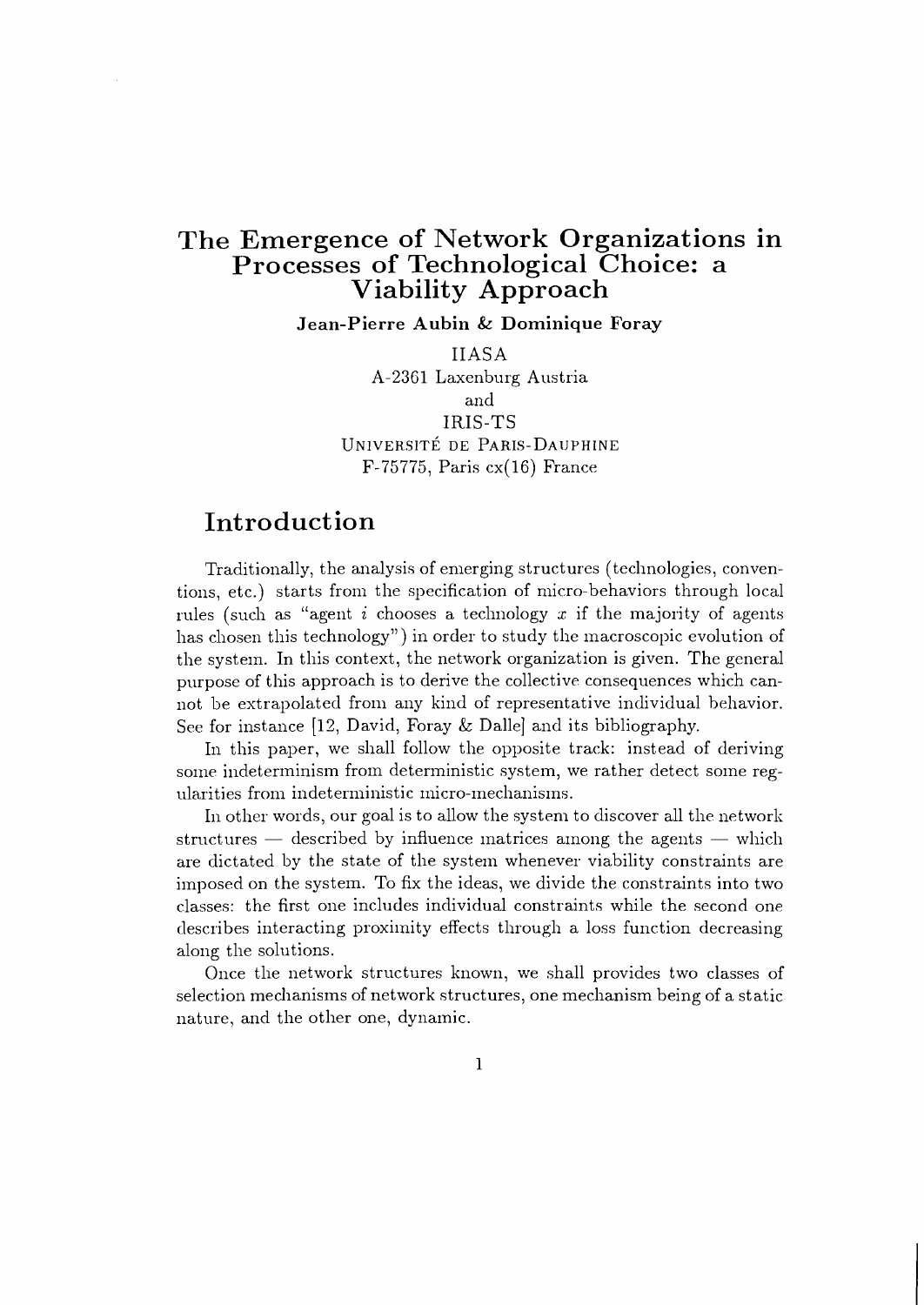The dynamic mechanism provides the variations of the influence matrices. Among them, we shall choose the one with maximal inertia, called "heavy evolution". We provide a definition of an "organizational niche", which is a network structure which regulates a nonempty set of states. We prove that heavy evolutions enjoy the property of locking any network orgailizational niche as soon as a trajectory enters it.

In order to avoid mathematical technicalities, we just describe the model we propose and state the results which can be obtained without specifying mathematical assumptions nor the exact formulas, which go beyond this introduction to the viability approach to the analysis of emerging structures. We refer to  $[4,$  Aubin $]$  for more informations on these mathematical techniques.

#### The Network Constraints  $\mathbf 1$

We start the description of the model with

- 1. *n* firms, labelled  $i = 1, \ldots, n$ ,
- 2. a finite dimensional vector space Y of technologies described by  $x \in$ Y. We denote by  $X := Y^n$  the space of technological configurations  $x := (x_1, \ldots, x_n)$  implemented by the *n* firms. A technological configuration  $x := (x_1, \ldots, x_n)$  is an assignment of a technology  $x_j$  to each firm  $i$ .

The constraints are defined at

1. the level of individual agents, by cost or loss functions  $h_i: Y \mapsto Z_i$  of the form

 ${x_i \in Y \mid h_i(x_i) \in M_i \subset Z_i}$ 

describing the individual constraints of the firm.

2. the level of agent interactions, through a "proximity" function  $h_0$ :  $X \mapsto Z_0$ . These proximity effects are due to Marshallian externalities that affect for example the costs of screening and hiring workers: Concretely, we postulate that for every firm, the relative wage costs of a worker of a given technological type is decreasing if the number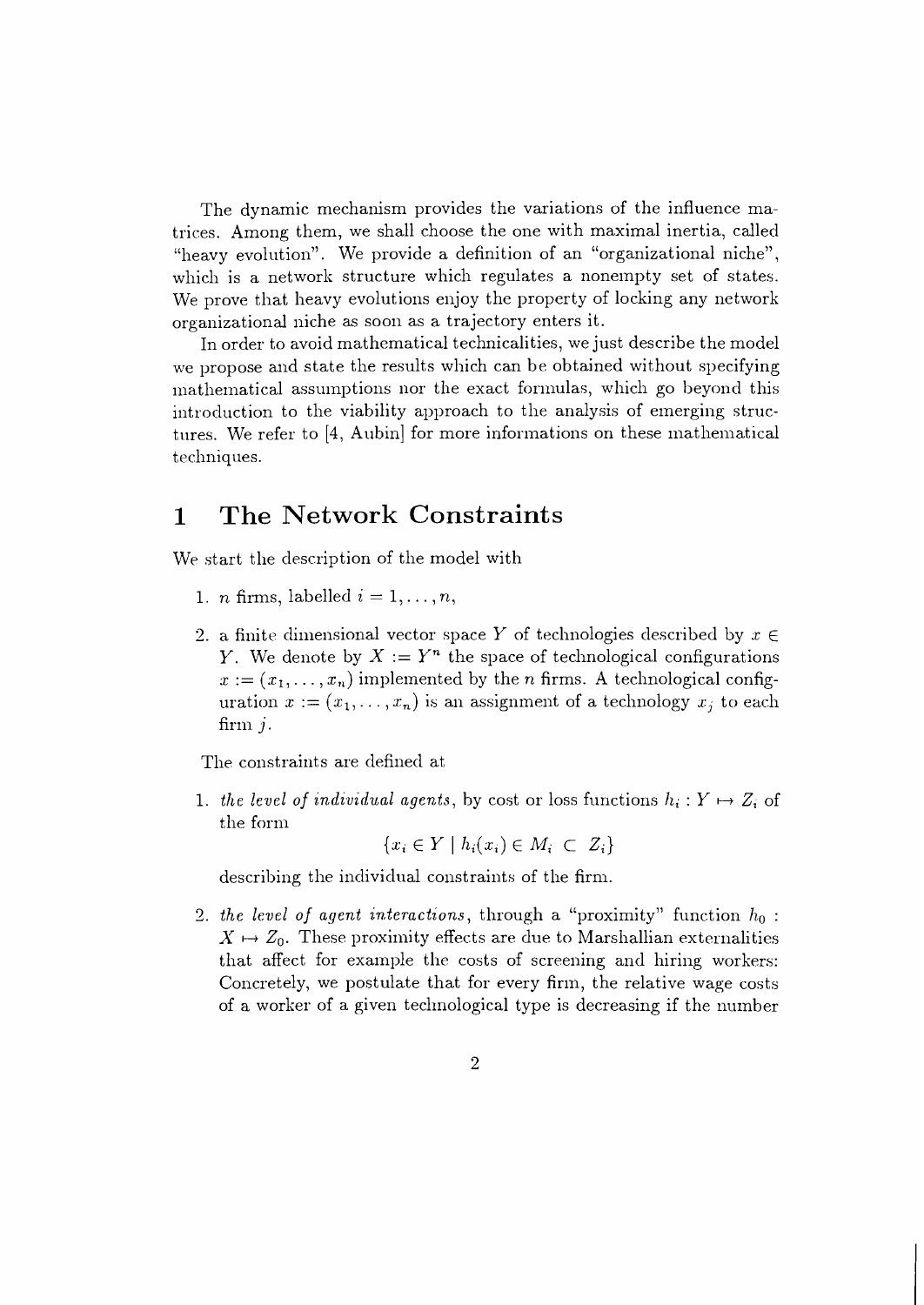of workers of that type currently employed by the ensemble of firms in the immediate neighborhood of that firm is increasing (see  $[12]$ , David, Foray & Dallel for a modelisation of a system with marshallian externalities using stochastic Ising models).

For instance, one can take  $Z_0 := \mathbb{R}^n$ , so that the *j*th component  $h_{0,i}(x)$  describes the cost for firm j of the technological configuration  $x := (x_1, \ldots, x_n).$ 

In summary, a viable evolution of technological configurations  $t \mapsto$  $x(t)$  is a time-dependent technological configuration satisfying

$$
\begin{cases}\ni; & \forall t \geq 0, \ \forall i = 1, \dots, n, \ h_i(x_i(t)) \in M_i \\
ii; & \forall t \geq 0, \ h_0(x(t)) \leq h_0(x(0))e^{-at}\n\end{cases}
$$

so that the technological configuration should decrease exponentially to the maximal proximity  $\bar{x}$  satisfying  $h_0(\bar{x}) = 0$ .

## **2 Influence Matrices Describing Network Organizat ion**

We further assume known the dynamical behavior of each firm j independently of the one of the other firms: It modifies the state of technology  $x_i(t)$  at time t according to the differential equation

$$
\forall i = 1, \ldots n, \quad x_i'(t) = g_i(x_i(t)) \tag{1}
$$

This is the dynamical analogue of the classical static description of the behavior of agents through utility or cost functions.

Now we assume that, due to the interaction constraints (the Marshallian effect), the solutions to the decentralized system  $(1)$  do not necessarily satisfy the above constraints and satisfycing property.

Therefore, some regulation mechanism should be designed. We propose to investigate a network organization described through a graph matrix  $W$ of influence weights  $w_i^j$  of firm j on firm i. The case when  $w_i^j = 0$  describes the situation where firm  $i$  does not take into consideration the behavior of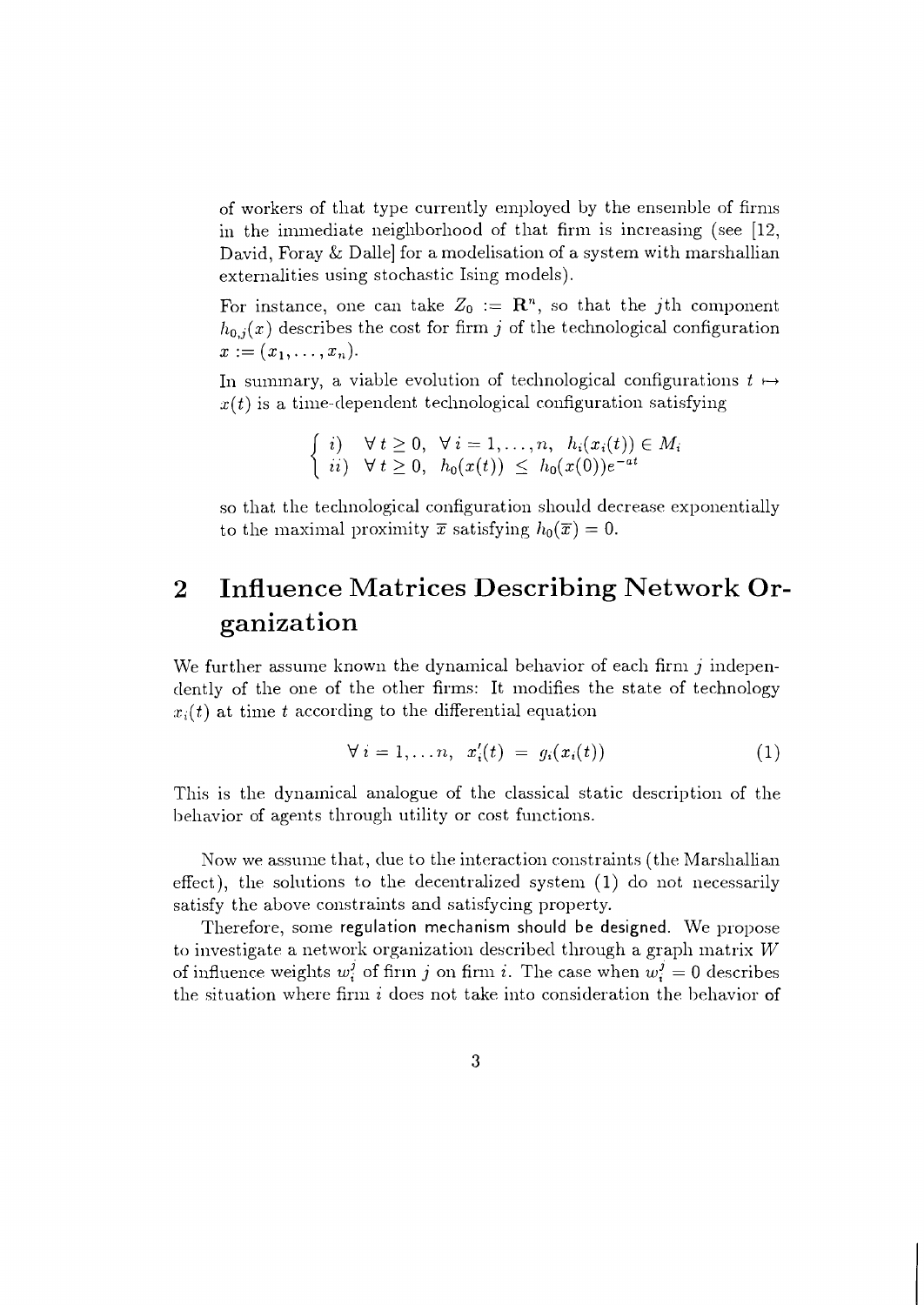firm *j*. When  $w_i^j > 0$ , firm *i* displays an apish behavior towards firm *j*. The case when  $w_i^j < 0$  denotes an antithetical behavior of firm i toward firm i.

We underline that these weights are not *a* priori predetermined probabilities of interactions. Our aim is precisely to let them emerge *a* posteriori from the confrontation of the dynamics and the constraints.

In this context, a network organization is described by an influence matrix (which, by the way, can be regarded as the matrix of a graph)<sup>1</sup>.

The firms modify their autonomous dynamical behavior by integrating the behavior of the other firms through their influence weights. We choose for simplicity a linear interaction of the form

$$
\forall i = 1,...n, x'_{i}(t) = \sum_{j=1}^{n} w_{i}^{j}(t)g_{j}(x_{j}(t))
$$
\n(2)

In a more compact form, it can be written in the form

$$
x'(t) = W(t)g(x(t)) \tag{3}
$$

where  $W(t)$  denotes the time-dependent influence matrix.

## **3** Organizational Niches

One can impose a given network organization, described by a given influence matrix  $W$ , and study the properties of the dynamical system:

$$
x'(t) = Wg(x(t))
$$

For instance, we can look for the set  $E(W)$  of equilibria  $\bar{x}$  of the above systems, solutions to the equation  $W_q(\overline{x}) = 0$ , their stability property, their basin of attraction, and the dependence of these items with respect to  $W$ , using for instance bifurcation theory.

We shall not follow this course in this paper. However, for studying later lock-in properties, we introduce the concept of "organizational niche"

<sup>&#</sup>x27;The mathematical techniques used in this study have been devised in **[3,** Aubin] in the framework of neural networks and cognitive systerns. They have been adapted to an economist context in [4, Aubin] in the framework of "connectionist complexity".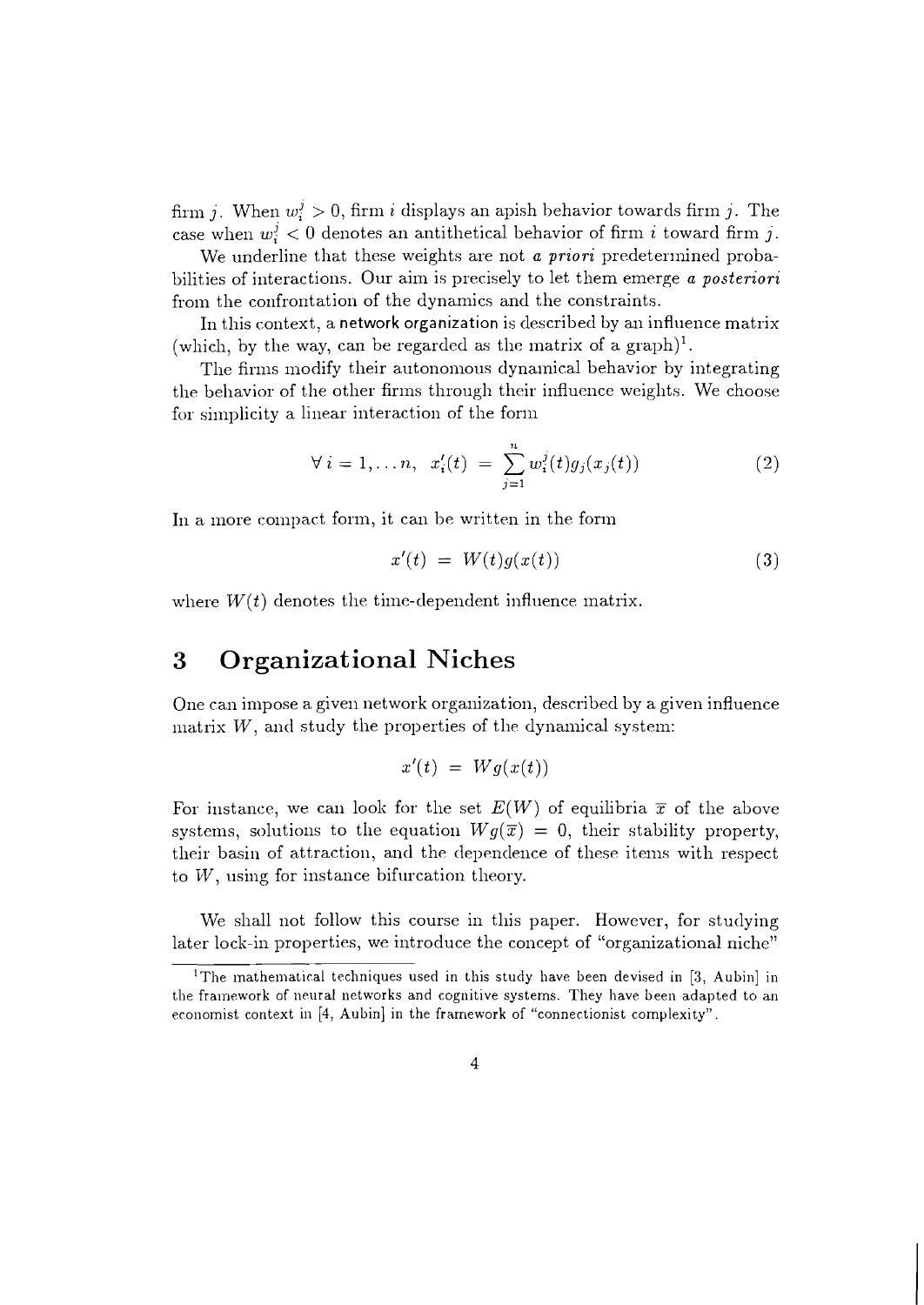$N(W)$  of the influence matrix W: It is the viability kernel of the differential equation  $x'(t) = Wg(x(t))$ , i.e., the largest subset of states satisfying the constraints which is viable under the differential equation  $x'(t) = Wq(x(t))$ . It is also equal to the set of initial states  $x_0$  from which the solution to differential equation  $x'(t) = Wg(x(t))$  is viable.

In other words, starting from a state in the organizational niche, the solution to the system organized according the influence matrix  $W$  satisfies the above constraints forever.

#### **4 How Network Organization Evolves**

But one can reverse the questioning and, instead of studying the properties of a given network organization, look for all network organizations compatible with the constraints in the following sense: find (time-dependent) influence matrices  $W(t)$  such that, from any initial state satisfying the constraints, there exists a viable solution  $(x(\cdot), W(\cdot))$  to the parametrized differential equation

$$
x'(t) = W(t)g(x(t)) \tag{4}
$$

i.e., a solution such that  $x(t)$  satisfies the constraints for ever.

The basic viability theorem (see for instance  $[2,$  Aubin]) applied to this situation provides the feedback map R associating with each technological configuration x a subset  $R(x)$  of influence matrices W. The system is viable if and only if  $R(x)$  is not empty for every technological configuration  $x$  satisfying the constraints. In this case, the evolution of viable solutions *.r(t)* obeys the regulation law

$$
\forall t \geq 0, \ W(t) \in R(x(t)) \tag{5}
$$

In other words, the feedback map R assigns to every technological configuration the set of network organizations "viable" with respect to the constraints.

In the favorable case, the set  $R(x)$  of viable influence matrices may contain more than one matrix. Actually, the larger this set, the more robust, since it allows for errors.

So, the question of selecting influence matrices arises, and many scenarii can be considered.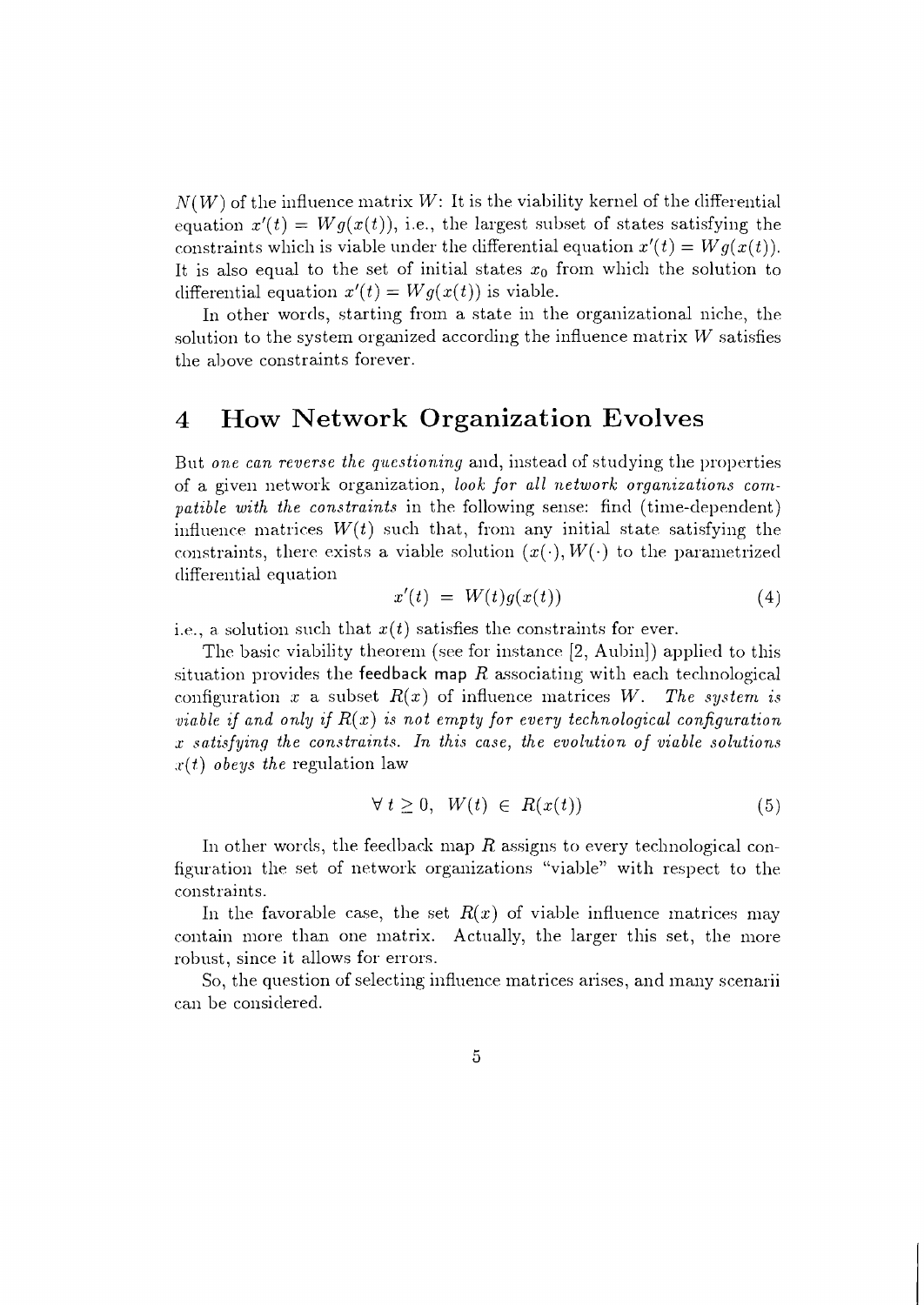We shall describe two prototypes of selection mechanisms, one "static", and the other one, "dynamic".

#### Minimizing a Static Complexity Index 5

The static one involves a complexity index<sup>2</sup> of a network organization described by an influence matrix  $W$ . It is defined by the distance between the influence matrix  $W$  and the unit matrix 1, which describes the decentralized situation. The idea is to regard the decentralized situation as the simplest one, and thus, to regard a network organization as complex as it is far from this simplest situation. One can then compute for each  $x$  the viable matrix  $W^0 \in R(x)$  which is the closest to the unit matrix – hence the simplest  $-$  and to show that despite its lack of continuity, a solution to the differential equation

$$
x'(t) = W^0(x(t))g(x(t))
$$

still exists.

#### Minimizing a Dynamic Complexity Index 6

The dynamical one consists in differentiating the regulation law. Appealing to set-valued analysis (see for instance [6, Aubin & Frankowska]), one can

Each component of a system which can evolve independently in the absence of constraints, must interact each other in order to maintain the viability of the system imposed by its environment. Is not complexity meaning in the day-to-day language the labyrinth of connections between the components of a living organism or organization or system? Is not the purpose of complexity to sustain the constraints set by the environment and its growth parallel to the increase of the web of constraints?

<sup>&</sup>lt;sup>2</sup>Physicists have attempted to measure "complexity" in various ways, through the concept of Clausius's entropy, Shannon's information, the degree of regularity instead of randomness, "hierarchical complexity" in the display of level of interactions, "grammatical complexity" measuring the language to describe it, temporal or spatial computational, measuring the computer time or the amount of computer memory needed to describe a system, etc.

One can also measure other features of connectionist complexity through the sparsity of the connection matrix, i.e., the number — or the position — of entries which are equal to zero or "small". The sparser such a connection matrix, the less complex the system.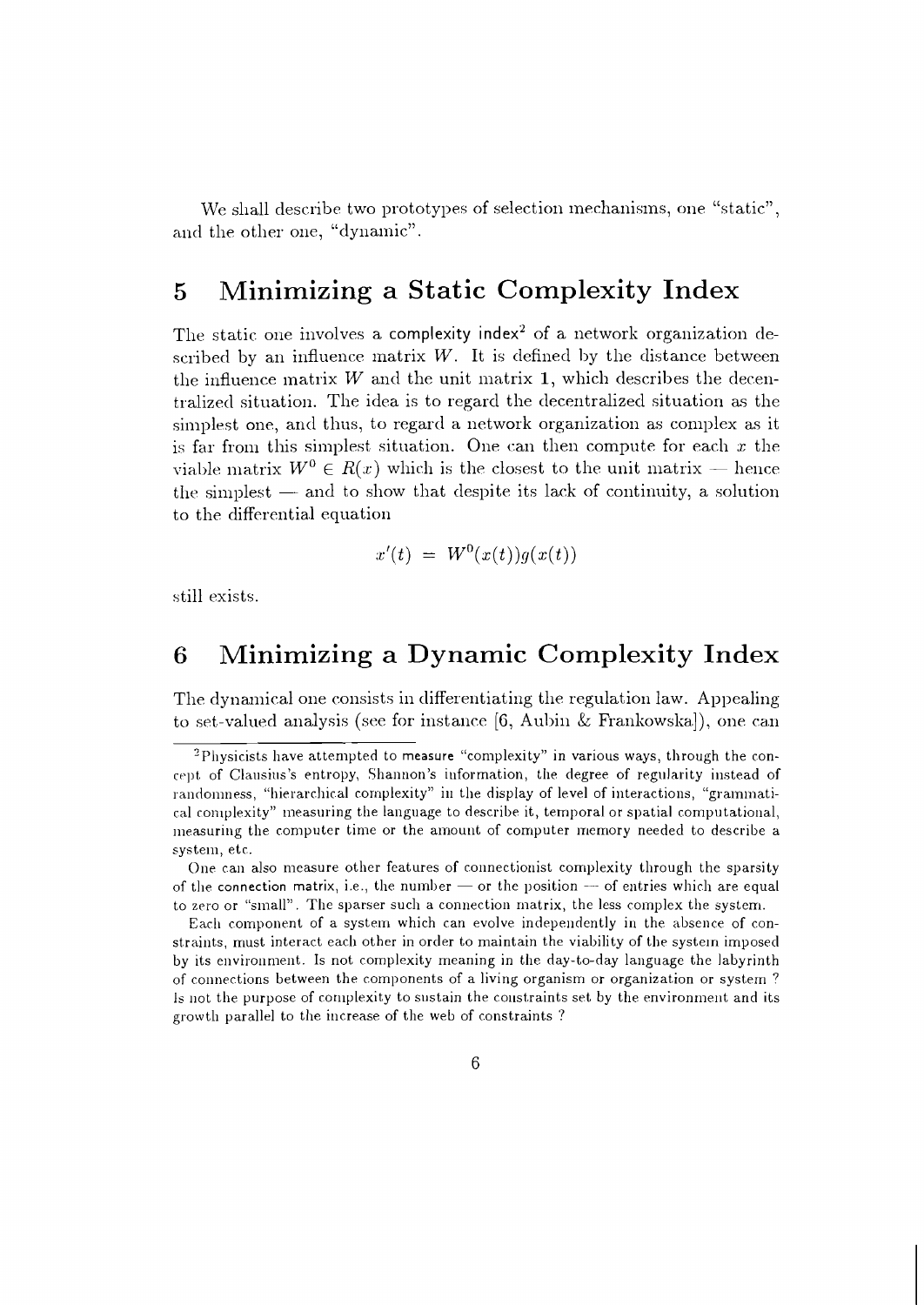derive from the regulation law  $(5)$  a differential inclusion of the form

$$
W'(t) \in R'(x(t), W(t)) \tag{6}
$$

which, together with the original system  $(4)$ , specifies the evolution of both the technological configurations  $x(t)$  and the influence matrix  $W(t)$ .

One can regard a norm  $||W'(t)||$  of the velocity  $W'(t)$  of the influence matrix as a dynamical complexity index. The larger this dynamical complexity index, the fastest the connectionist complexification of the network organization. Hence, the question arises to select the velocity  $v^0(x, W)$  with minimal norm in the subset  $R'(x, W)$  of viable velocities of the influence matrices. One can prove that the system of differential equations

$$
\begin{cases}\ni, & x'(t) = W(t)g(x(t)) \\
ii, & W'(t) = v^0(x(t), W(t))\n\end{cases}
$$

has solutions  $(x(t), W(t))$ , which are naturally viable. They are called "heavy solutions".

## **7 The Lock-In Property**

"Heavy solutions" have the property of locking-in organizational niches: If, for some time  $T$ , the solution enters a organizational niche, i.e., if  $x(T) \in N(W(T))$ , then for all  $t \geq T$ , the technological configurations can be regulated by the constant influence matrix  $W(T)$ , i.e., according to the differential equation

$$
\forall t \geq T, \ \ x'(t) \ = \ W(T)g(x(t))
$$

and the solution will remain in the organizational niche of  $W(T)$ :

$$
\forall t \geq T, \quad x'(t) \in N(W(T))
$$

This is another metaphor of the lock-in property of organizational niches.

## **8 Conclusions**

In this paper, we have tried to propose a modeling strategy, the purpose of which is to allow a dynamic system of technological choices to discover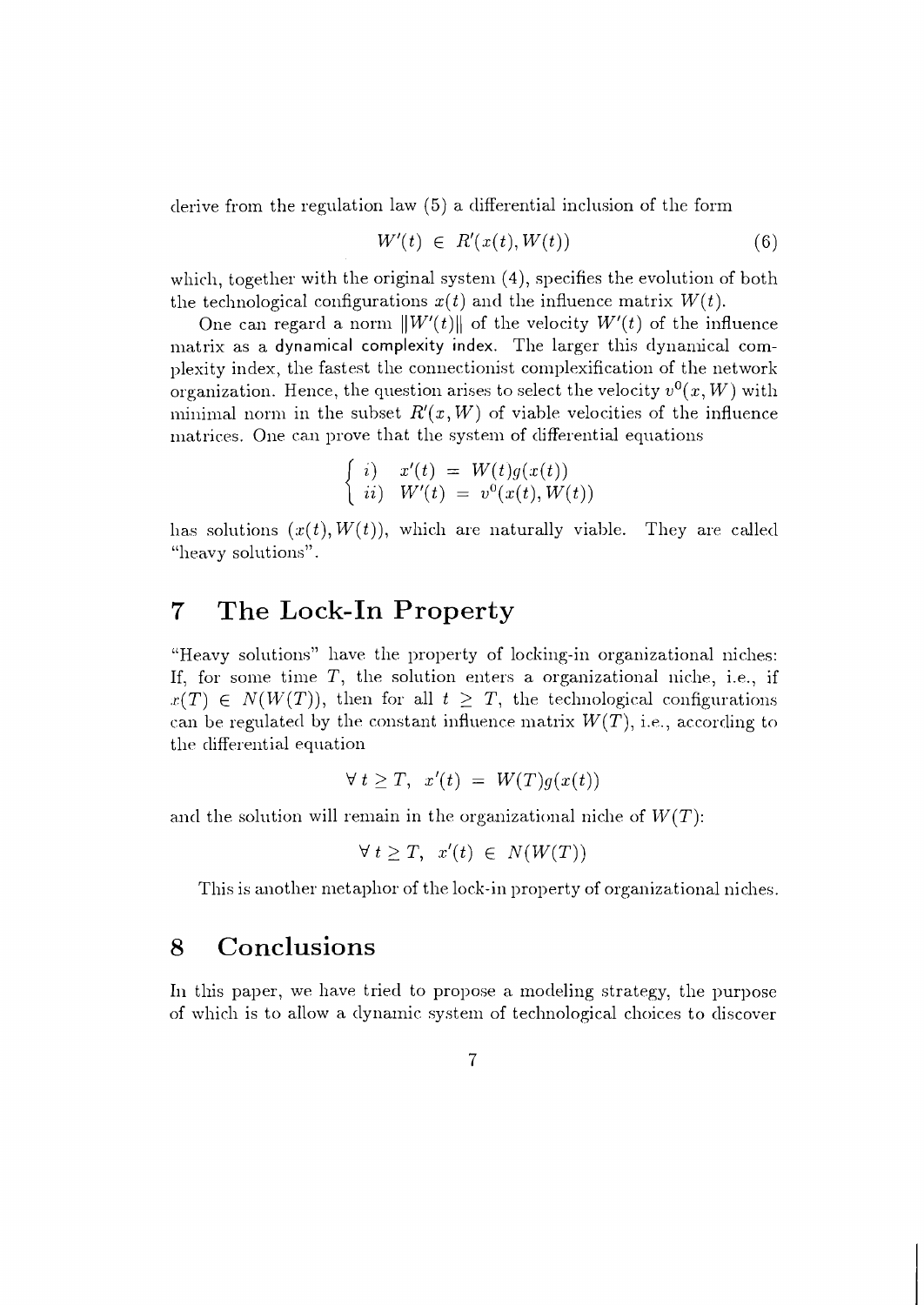and select the network structures (that is to say the particular influence matrix characterizing the set of interacting agents), which are compatible with the viability constraints generated by a particular technological configuration. As very well described in [8, Cohendet], the stream of works focussing on emergent structures within the context of stochastic interactions among agents continuously increases the complexity which is assigned to the micro-behaviors, in order to describe more complex trajectories of macroscopic evolution. Agents are allowed to deviate from the normative rules ([9, Dalle]; percolation probabilities are introduced in order to allow some subsystems to keep isolated and so not infected by the choices of the majority ([11, David & Foray]); a super-agent, providing to each one the same information, can be considered  $([9, \text{ Dalle}];$  the parameter describing the strength of interactions can be changed ([12, David, Foray & Dalle]); last but not least some kinds of learning capacities are attributed to the agents, allowing them to adjust their behaviors with respect to what they learn in the course of their recurrent decisions ([1, Arthur]). Of course, we want not to claim that such exercises are evolving towards a deadlock. However, such a complexity increase on the side of individual and collective behaviors by no means allow this approach to escape from a deterministic logic: each decision center or agent possess ex ante a program of actions/reactions, certainly complex but ultimately invariable along the life of the collective system (see [10, Dalle & Foray], for a discussion of the status of individual rationality in stochastic models of interactions).

In this paper, we have proposed a clearly opposed vision. The individual programs of actions/reactions are not known ex ante. They are rather the object of inquiries, the emerging and lock-in structures, derived from the viability constraints and the selection mechanisms. This paper only provides a first step of this research program which will be continued in the near future.

#### References

[1] ARTHUR B. (1990) On designing economic agents that behave like human agents, Journal of Evolutionary Economics